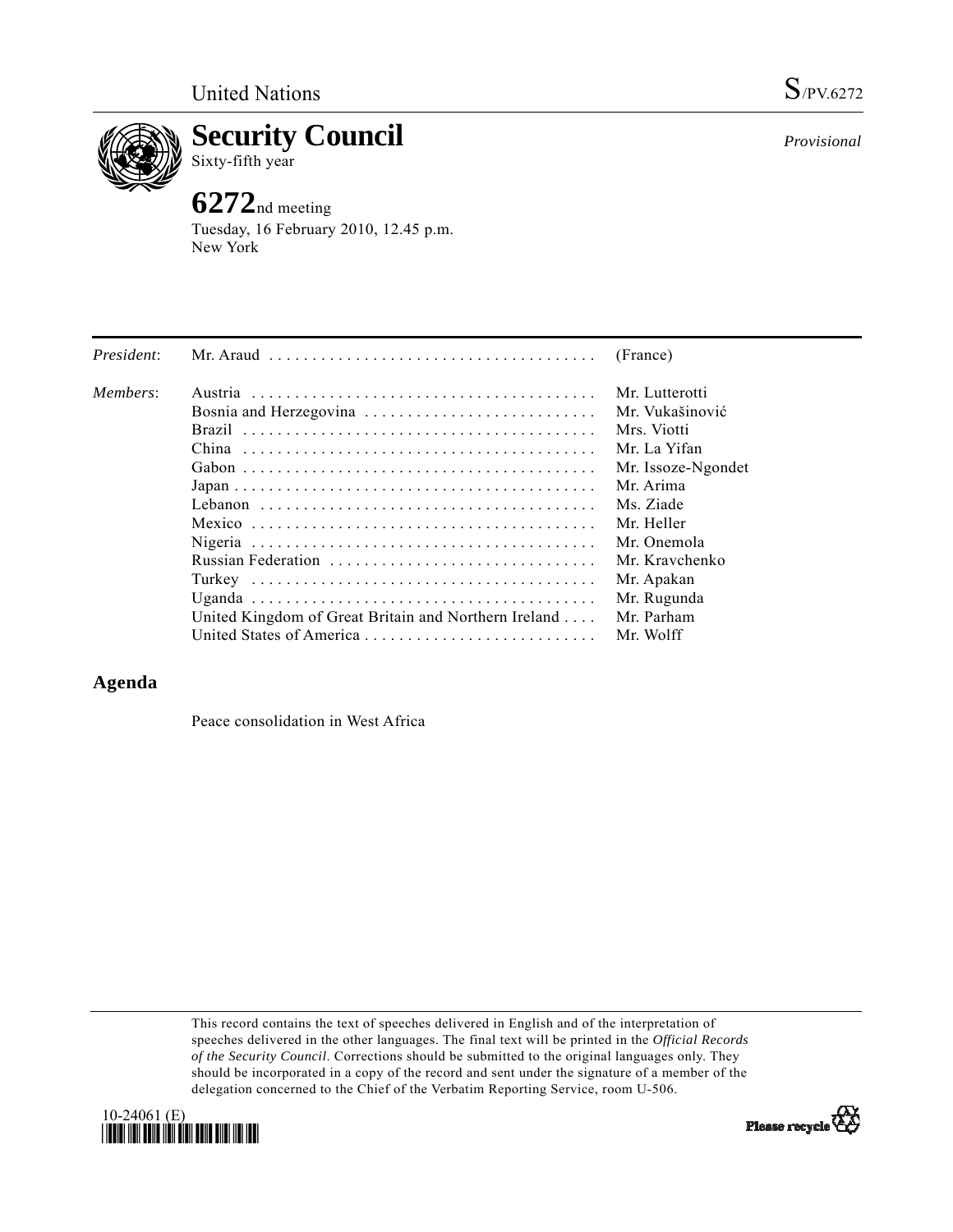*The meeting was called to order at 12.45 p.m.* 

#### **Adoption of the agenda**

*The agenda was adopted.* 

#### **Peace consolidation in West Africa**

 **The President** (*spoke in French*): The Security Council will now begin its consideration of the item on its agenda. The Council is meeting in accordance with the understanding reached in its prior consultations.

 After consultations among members of the Security Council, I have been authorized to make the following statement on behalf of the Council:

 "The Security Council welcomes the recent positive developments in Guinea while remaining concerned by the situation. It reiterates the statement of its President (S/PRST/2009/27). It looks forward to the timely restoration of the normal constitutional order in a peaceful manner through a civilian-led transition.

 "The Security Council reiterates its support for the efforts of the Economic Community of West African States (ECOWAS) and the African Union. It commends President Blaise Compaore of Burkina Faso for his mediation efforts and welcomes the communiqués of the International Contact Group on Guinea dated 26 January 2010 and of the African Union Summit dated 3 February 2010.

 "The Security Council welcomes the Joint Declaration of Ouagadougou dated 15 January 2010, which, consistent with the proposals made on 6 January by the interim President, General Sékouba Konaté, provides in particular for the establishment of a National Unity Government led by a civilian Prime Minister designated by the opposition, the holding of elections within six months, the commitment that the Head of State of the transition, members of the Conseil national pour la démocratie et le développement, the Prime Minister, members of the National Unity Government and the defence and security forces in active service will not stand in the forthcoming presidential elections.

 "The Security Council welcomes further the appointment on 21 January 2010 of Mr. Jean-Marie Doré as Prime Minister and the designation

of a unity Government on 15 February 2010. It calls upon all Guinean stakeholders to implement the Joint Declaration of Ouagadougou in full, and to engage actively in the transition towards the restoration of the normal constitutional order through the holding of elections within six months. It calls upon the international community to lend its support to the Guinean authorities led by interim President Sékouba Konaté and Prime Minister Jean-Marie Doré, including with regard to comprehensive security and justice sectors reform, upon request from the Guinean authorities.

 "The Security Council recalls that it strongly condemned the violence committed on 28 September 2009 and its aftermath. It urges the national authorities to prevent any further violence and uphold the rule of law, including promotion, protection and respect for human rights and due process, and stresses their obligations towards the victims and witnesses. It emphasizes the responsibility of States to comply with their relevant obligations to end impunity.

 "The Security Council commends the work of the International Commission of Inquiry established by the Secretary-General and supported by ECOWAS and the African Union to investigate the facts and circumstances of the events of 28 September 2009 in Guinea consistent with its mandate (S/2009/556). It takes note positively of the submission by the Commission of its report (S/2009/693).

 "The Security Council takes note that the International Contact Group invited relevant international stakeholders, including ECOWAS, the African Union and the Mediator, to consider deploying, as soon as possible and in consultation with the Guinean authorities, a possible joint civil-military mission in Guinea with a view to discussing modalities for defence and security sector reform and contributing to security conditions for the electoral process. It encourages them to plan for such a possible mission.

 "The Security Council reiterates the call it made in its resolution 1888 (2009) to increase the representation of women in mediation processes and decision-making processes with regard to conflict resolution and peacebuilding.